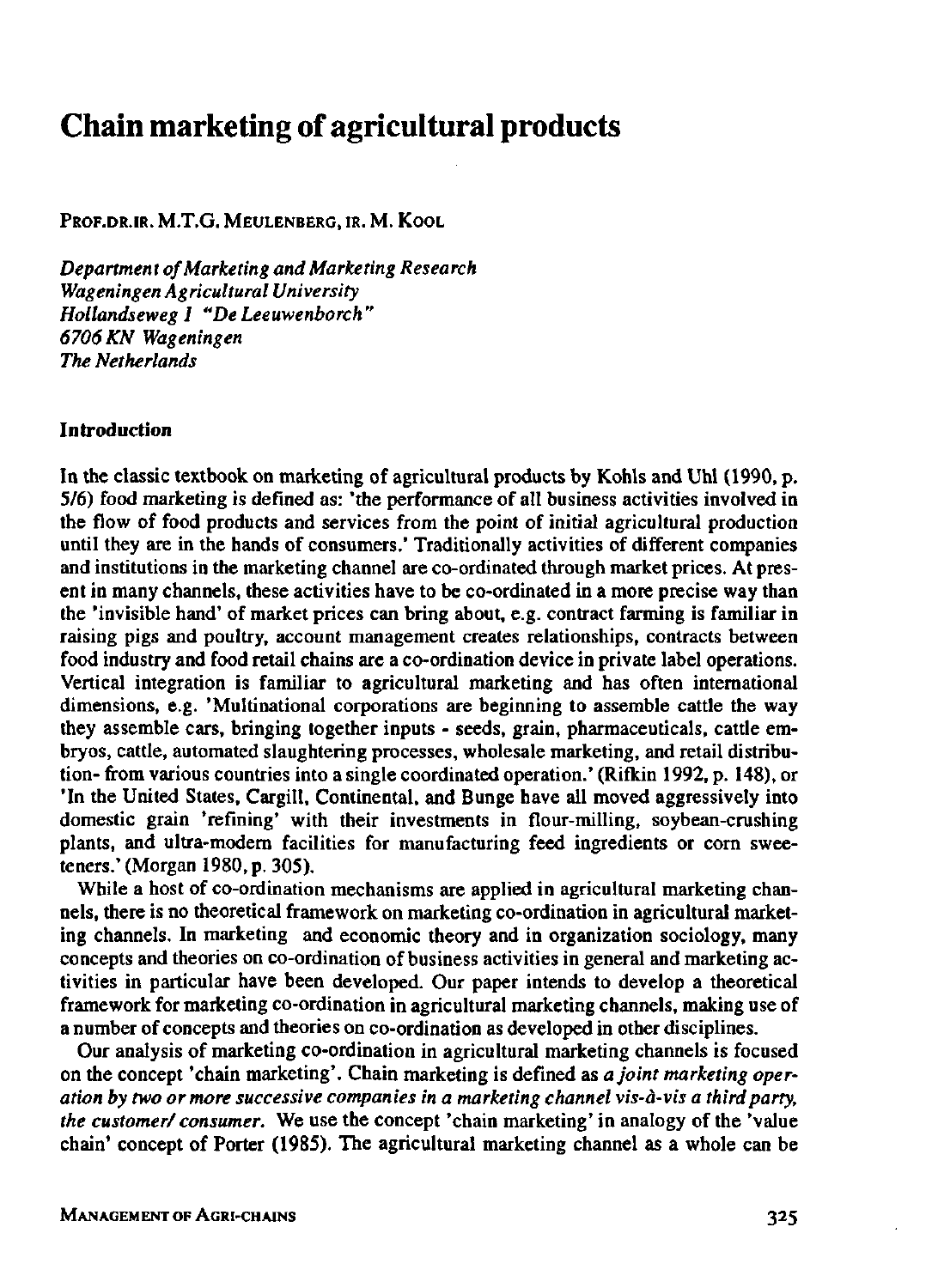viewed as a value chain. With respect to chain marketing, a set of successive companies are working closely together to manage the flow of agricultural goods along the entire value-added chain, i.e. the agricultural marketing channel.

Our concept of chain marketing is also closely related to the well known concept of 'vertical marketing system' (Bucklin 1970; Stern and El-Ansary 1992). While the introduced concept of 'chain marketing' is concerned with the marketing process in the channel, the concept of 'vertical marketing system' refers to the marketing structure/phenomenon. Actually, in one of the first authoritative publications on that topic a 'vertical marketing system' is defined as '...the set *of forces, conditions, and institutions* (italics are ours) associated with the sequential passage of a product or a service through two or more markets.' (Bucklin 1970, p. 2).

Since chain marketing is concerned with vertical planning of marketing policies through the marketing channel, we first will pay attention to the concept of the marketing channel. In section 3, chain marketing is analyzed by discussing successively the objectives, the objects, the functions, the institutions and co-ordination mechanisms/relationships of a chain marketing operation. After having analyzed these structural elements of chain marketing, environmental developments, which may stimulate chain marketing in agriculture, will be discussed. Finally, some hypotheses about the development of chain marketing are proposed and related to the environmental developments.

## Marketing channels

Often a sequence of companies from producer to final consumer perform marketing functions in order to fit market supply to the needs and wants of prospects. This sequence of companies is called the marketing channel. Marketing functions can be classified as exchange functions, physical functions and facilitating functions. While producers perform marketing functions in addition to the production function, other companies in the marketing channel (like wholesalers and retailers) have specialized on marketing functions only (in particular distribution functions). Although many companies in the marketing channel take title to the good, some other companies, like brokers or agents, facilitate exchange processes without taking title to the product. Other companies, like transport companies, perform facilitating marketing functions without taking part in marketing decision making at all. Typical of some agricultural marketing channels are specific market institutions, like auctions and futures markets, which enhance marketing efficiency and marketing effectiveness.

A marketing channel can be characterized by :

1. *The marketing functions being fulfilled* 

According to the Structure-Conduct-Performance paradigm, market structure in the various stages of the marketing channel has a strong impact on the fulfillment of marketing functions in the channel. In case of pure competition price formation, transport and storage are basic functions, while in imperfect markets many other functions like product differentiation, information/promotion and service are indispensable too. In the latter case, marketing strategies of channel participants determine the performance of marketing functions.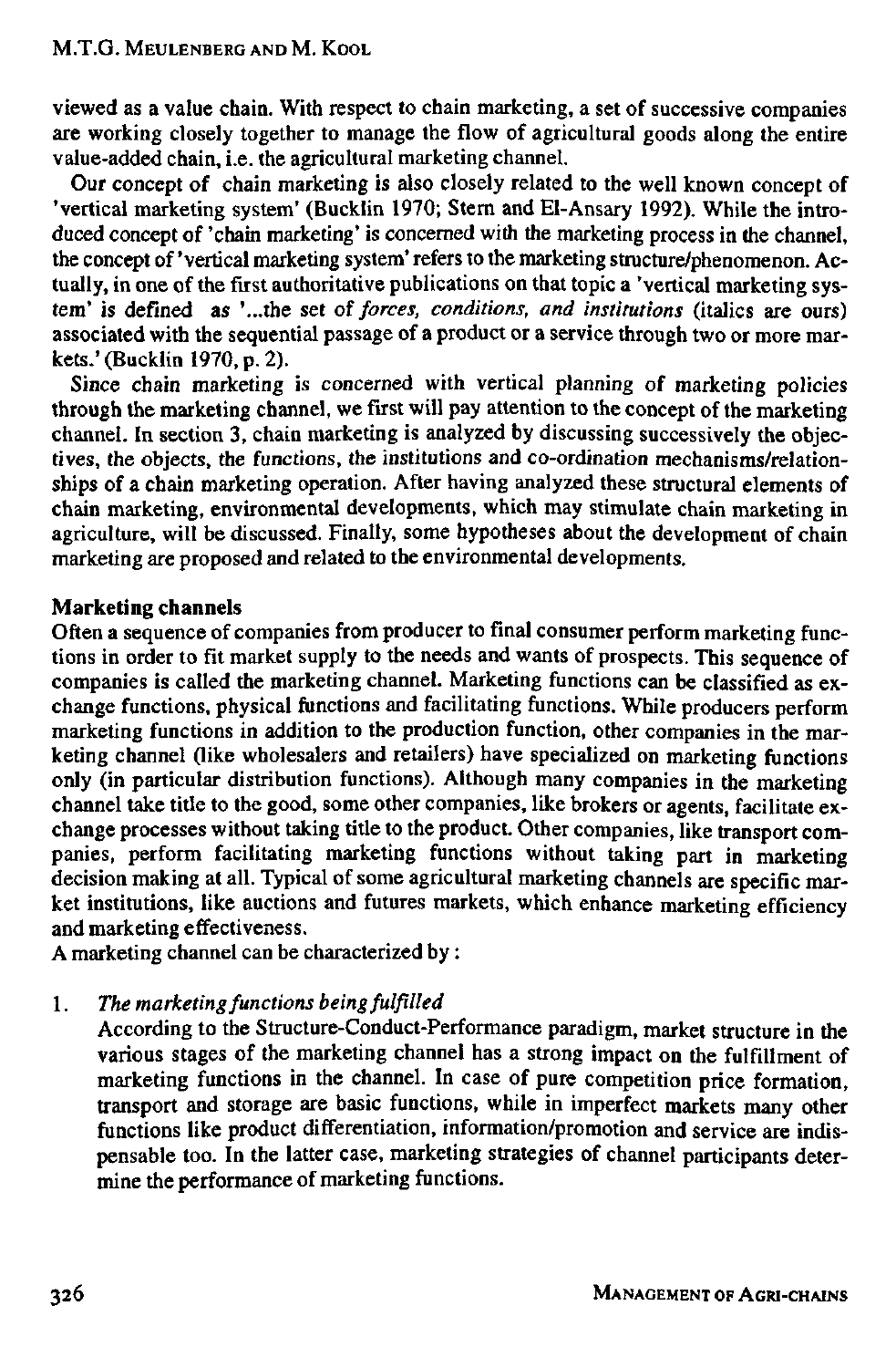## 2. *The number of participating companies*

The number of participating companies is related to the type of product, marketed through the channel. Convenience goods as described by Copeland (1923) and the so-called Red Goods, defined by high replacement rate, low gross margin, low adjustment, low time of consumption and low searching time (Aspinwall 1958), are more suited for indirect marketing channels than the opposite type of products. More service with the product, like in the case of specialty goods, complex goods and Yellow Goods as defined by Aspinwall (1958), and an acceptance of a longer delivery time (Bucklin 1965) by the client stimulate direct marketing channels. Also it is suggested that a need for more information with the product will enhance direct marketing channels. More information is probably correlated with product complexity, and product specialty.

The number of successive companies in the marketing channel also depends on the market structure at the various stages of the channel. For instance, Alderson (1954) argued that a middleman will emerge between producers and consumers/customers, if it results into a smaller number of transactions.

3. *The relationships between companies* 

The relationship between successive companies in the channel is influenced by the market structure too. In case of a pure competition market, prices are an effective coordination mechanism. Commodity markets, like the wheat market, have much in common with that market structure. However, in the case of imperfect competition, additional co-ordination mechanisms should be used to lower transaction costs and/or to bring actual market propositions in line with marketing strategy.

4. *The downstream flow of goods, services, information, and property rights*  The flows of goods, services, information, and property rights are the outcome of marketing decision making and of the fulfillment of marketing functions in the channel. Important is in this respect to what extent these flows are interrelated. Chain marketing, as defined in the introduction, is in principle concerned with planning and implementing joint marketing policies of successive companies in the marketing channel. It may differ on various aspects, like the number of successive companies involved in the chain marketing operation (at least two companies), the number of marketing functions included in the marketing operation, and the extent of horizontal integration going along with vertical co-ordination of marketing operations.

## Basic dimensions of chain marketing of agricultural products

#### *Introduction*

Chain marketing has been practiced in agriculture during a long time already, but at present it has become more relevant for various reasons to be discussed in section four.In view of its increasing importance, there is a need for a systematic approach to this type of agricultural marketing. We will analyze chain marketing on the basis of its objective, object, marketing functions, institutions performing marketing functions, and co-ordination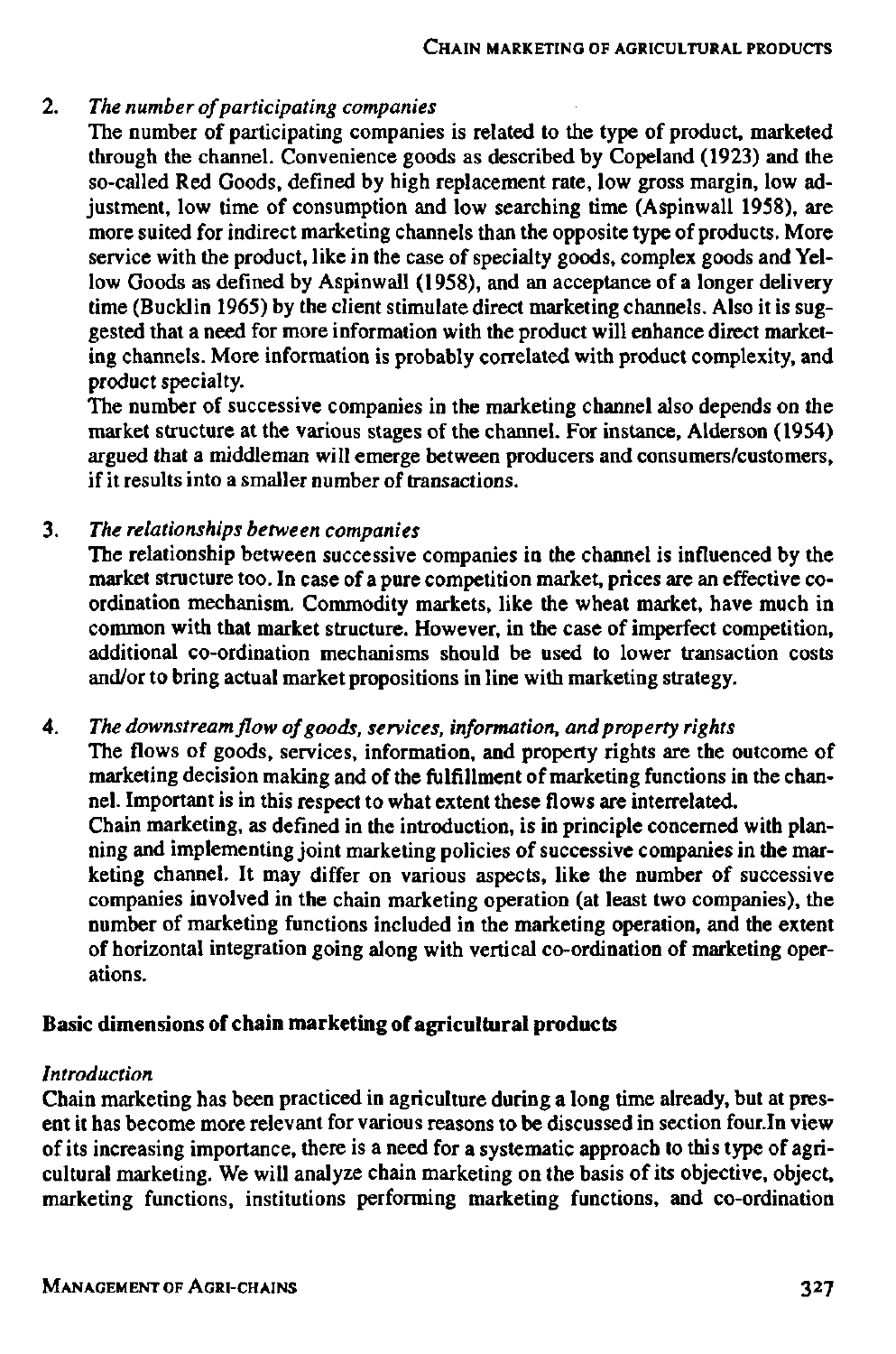

*Figure 1. Structural elements of chain marketing* 

mechanisms/relationships *(see figure 1).* We suggest a hierarchy in these basic dimensions of a 'chain marketing' program.

## *The objective of chain marketing*

Co-ordination of marketing in the channel is, generally speaking, concerned with the effectiveness, efficiency and/or equity of the marketing operation of the participating channel members. Ultimately, the objective of a chain marketing operation is a larger turnover/profit for the participating companies. It may be more specific, like a specific market share or a more positive product image. Finally, such partial objectives have to be instrumental to the general objective of turnover/profit.

## *The object of chain marketing*

Marketing is concerned with exchange processes between organizations. Exchange processes in chain marketing are concerned with flows of products/services, information and property-rights through a marketing channel (Bucklin 1970; Mallen 1977). A money flow opposite to the flow of values allows for a smooth exchange process. The first distinction between different types of chain marketing is whether it is concerned only with a product/service flow, an information flow, a property flow, or with a combination of these flows.

It is hard to imagine that a chain marketing operation, i.e. a joint agricultural marketing operation of two or more successive companies in a marketing channel, is *only* related to a *flow of property rights.* Even marketing decision making by a food broker, who typically is taking no title to a good, is in the *strategic* sense related to *a product flow.* A flow of property rights in a chain marketing operation is by definition linked to a product flow.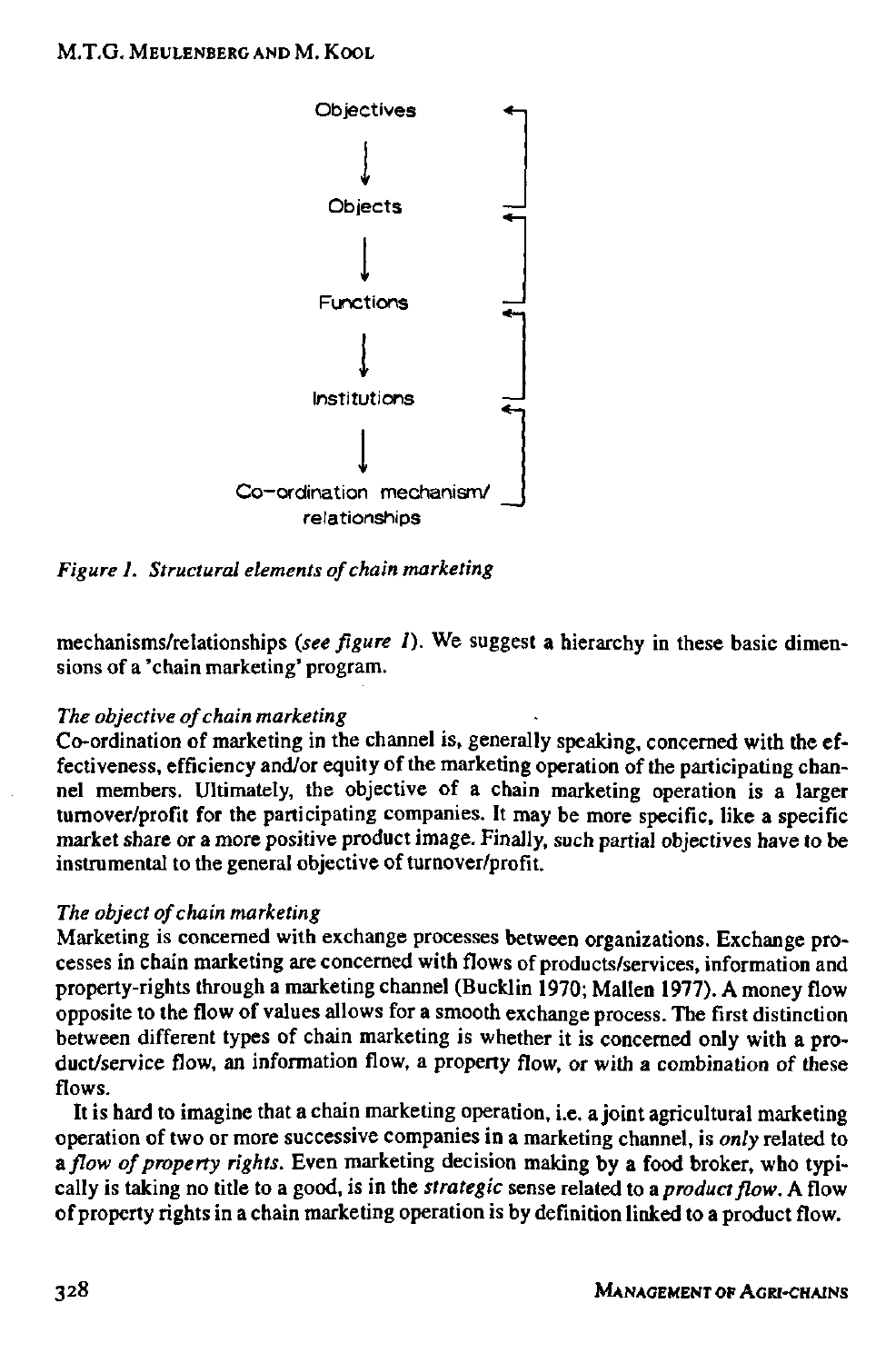From a marketing point of view, chain marketing focusing on *information flows only*  has a limited scope. For instance, successive companies in the channel might together set up a marketing information system in order to improve marketing performance vis-à-vis a third party. Companies may link their marketing information systems to improve marketing decision in the channel at the operational level. In fact the development of EDI systems and the availability of scanning data increase opportunities in this respect.

The scope of chain marketing, related to the *product flow* in the channel, is ranging from a limited number of product benefits/attributes to the total product. In this respect a distinction should be made (Kotier 1991, p. 431) between: (i) the generic product or core benefit, comprising the basic, instrumental, benefits of the product, and (ii) the augmented product, comprising all additional product features like package, as well as expressive features. Co-ordination in chain marketing is more basic when chain marketing is concerned with instrumental product features than when it is focused on augmented product features, like package or expressive product values only. For instance, chain marketing focusing on health attributes of agricultural products requires the co-ordination of functions performed in various stages of the marketing channel, while size, form and package of the final product can be controlled by the last company in the channel supplying the final product to the retailer/consumer. Since 'Product augmentation leads the marketer to look at the buyer's total consumption system' (Kotier 1991, p. 430), a refined marketing program and consequently a refined system of co-ordination is needed in chain marketing.

Information and property flows are linked to the product flow. *Information flows* can be operational or strategic. The former type of information is often attached to the product flow. The importance of the latter type is related to power sharing by companies involved in chain marketing. In case of a channel leader, there is less reason for sharing strategic information between the participating companies, than in the case of equal partners. A channel leader has more opportunities to impose his strategy without communicating information about the pro's and con's of his strategy, than a company doing business with another company being equal in market power. A physical product flow in the marketing channel without any *property flow* puts the burden of risk on the owners of the product. It has consequences for profit distribution between companies participating in chain marketing, because the owners want to have compensation for their risks.

#### *Marketing functions*

Agricultural marketing is shifting to the *marketing management approach,* characterized by consumer orientation, co-ordinated planning and implementation of marketing instruments. Essential in this approach is the role of product policy and its impact on the programming of other marketing instruments, like promotion and price. From the marketing management point of view, chain marketing functions are basically performed to realize a specific marketing mix. Collection and dissemination of marketing information is important in this respect. It has already been pointed out that the intensity of chain marketing, and consequently of function performance, will differ depending on whether chain marketing is focusing on the generic product or on the augmented product.

Chain marketing, which does not include product policies, may be concerned with other marketing functions in different ways. *Exchange* functions - like price formation and selling - are included in chain marketing programs amongst others by producers and retailers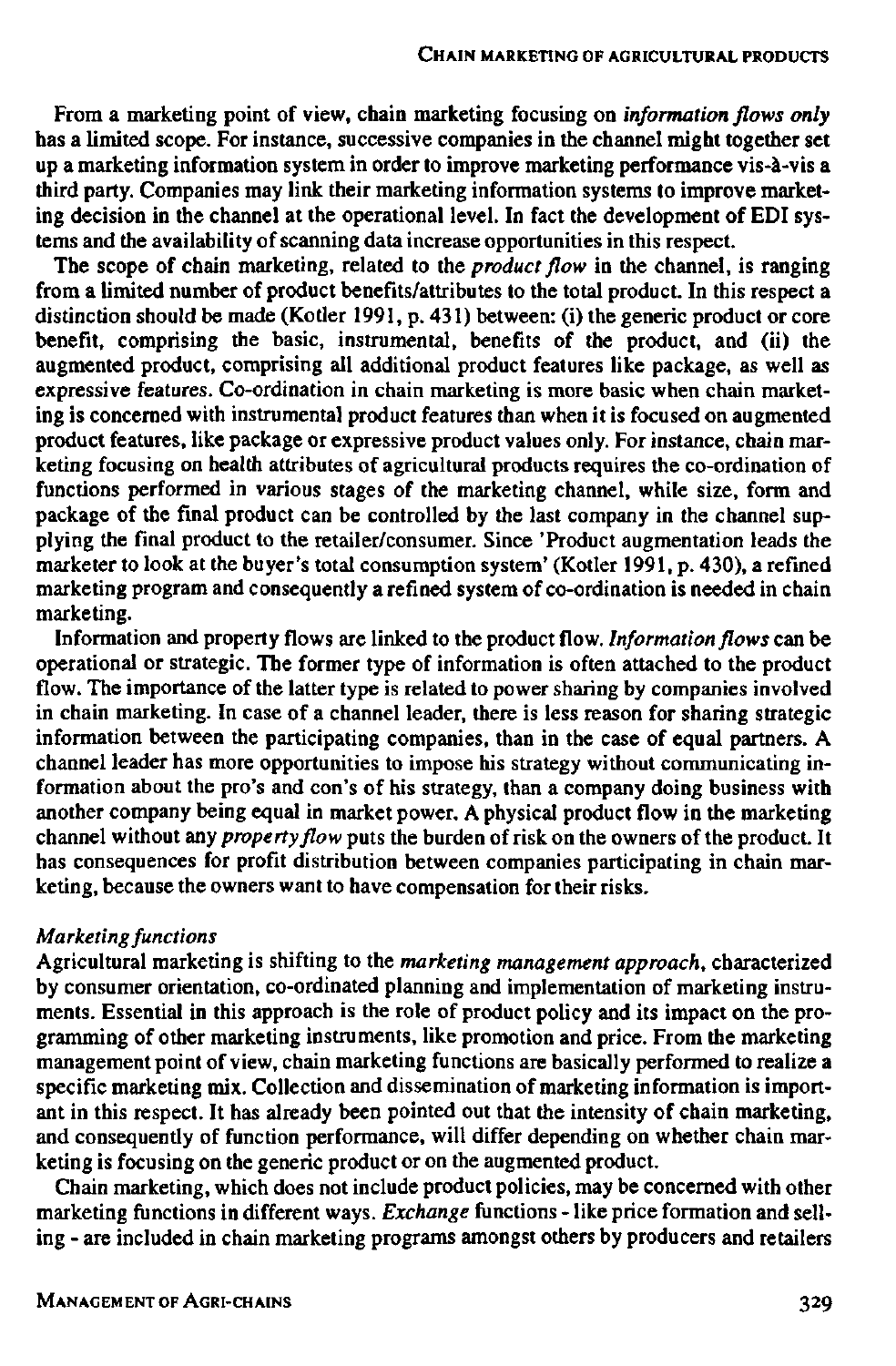in an agreement on minimum retail prices to prevent ruinous price competition, or by producers and traders, who have established selling organizations for specific markets. Chain marketing is focusing on *physical* functions - like transport and storage - amongst others in programs set up by producers and traders in order to provide smooth and efficient transport to specific markets, like distant export markets. Chain marketing is concerned with *facilitating* functions - like grading/sorting, market information and credit facilities in the development of marketing information systems, which collect and disseminate market information, or in the establishment of grading systems and quality control systems to maintain and improve product quality through the channel.

# *Marketing institutions.*

Traditionally agricultural marketing channels exist of the following institutions: supplier - farmer - wholesaler - processing industry - wholesaler - retailer. In addition there are a number of specific marketing institutions, like auctions, co-operatives, marketing boards and futures markets. Some institutional characteristics are relevant to chain marketing operations:

- The relative size of the successive institutions participating in chain marketing influences the channel leader structure in chain marketing operations *(see figure* 2). For instance, in purchasing raw agricultural material, a large food industry has more bargaining power vis-à-vis a small farmer than vis-à-vis a large wholesale cooperative.
- The degree of specialization by institutions of the marketing channel stimulates chain marketing operations. Specialization by farmers, processing industry, or wholesaler enlarges the interdependence between institutions in the marketing channel. Chain marketing is a way to adapt the activities of successive companies to the specified marketing outcome and to spread marketing risks over the companies of the marketing channel.
- In line with the former point, chain marketing will become more urgent when the number of successive companies in a market orientated marketing channel increases. Except for 'make or buy' decisions, chain marketing cannot exist when one company has integrated all successive companies involved in a chain marketing operation.



## INSTITUTION A

## *Figure 2. Channel leader structure in chain marketing operations*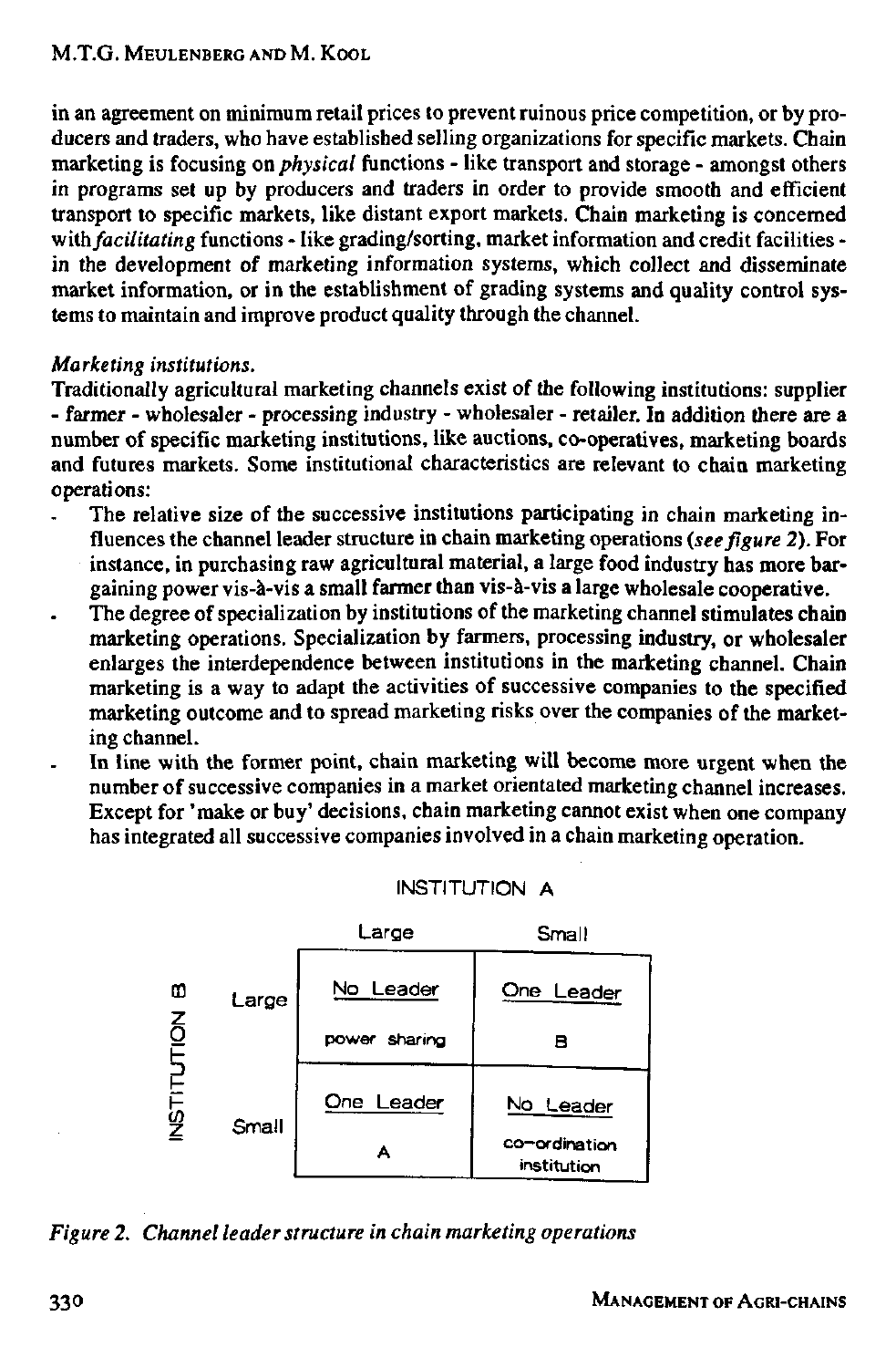Marketing institutions taking no title to the product in marketing operations, like auc- $\overline{a}$ tions or food brokers, complicate co-ordination of decision making in chain marketing operations.

# *Co-ordination mechanisms and relationships.*

Chain marketing of agricultural products is triggered by the limited capacity of market prices to adjust agricultural supply, in particular product quality, to the needs and opportunities of the market. According to the Transaction Costs Theory, transactions will be determined by transactions costs, which depend on the co-ordination mechanism used (price or other co-ordination mechanisms). Relevant factors in this respect are bounded rationality and opportunism of decision makers, and respectively asset specificity, uncertainty, and frequency of transactions (Williamson 1985; Williamson 1989). These factors seem to have relevance to chain marketing in agriculture too: agricultural and food marketing based on consumer orientation cannot be co-ordinated appropriately, or at a high cost only, by means of market prices only. Additional co-ordination mechanisms have to be applied.

Mintzberg's typology (Mintzberg 1989) of co-ordination mechanisms - 'Mutual adjustment, direct supervision, standardization of work processes, respectively standardization of outputs, of skills and/or of norms' - is also relevant to chain marketing in agriculture. *Mutual adjustment,* co-ordination by informal communication, is applied in chain marketing, when there is a large common interest and a very good understanding between successive companies in the marketing channel. The relationship between farmers and their co-operative is a case in point. This co-ordination mechanism lacks formal power to enforce specific behavior upon the parties involved. *Direct supervision* can be used by a channel leader or a co-ordinating authority in chain marketing in order to achieve the formulated marketing objectives. *Standardization of work processes,* respectively *standardization of outputs* of participating companies, are helpful to achieve a chain marketing outcome, like a specific product quality. Systems of certification and Integral Quality Control in fresh meat marketing operations are a case in point. *Standardization of skills and/or standardization of norms* do not seem effective co-ordinating mechanisms for agricultural chain marketing. They do not provide sufficient uniformity in marketing output, like uniformity of product attributes, when a large number of companies have to be co-ordinated.

Traditionally *vertical marketing systems* are classified in administered, contractual and corporate systems, which differ in the formal co-ordination of marketing operations, namely by deliberation/persuasion, by contract or by integration. All three procedures may occur in chain marketing operations. The procedure used depends in particular on the required precision in the co-ordination of marketing operations. For instance, a franchise operation requires a very precise co-ordination of operations which has to be secured by contractual relationships. Specific characteristics of a company may prevent the application of specific co-ordination mechanisms in chain marketing. For instance, some farmers' co-operatives do not allow the co-operative company to contract specific product supplies from members.

Also contributions from economic *agency theory* can contribute to our understanding of co-ordination in chain marketing like aspects of risk sharing and reward structure (Holmstrom and Tirole 1989).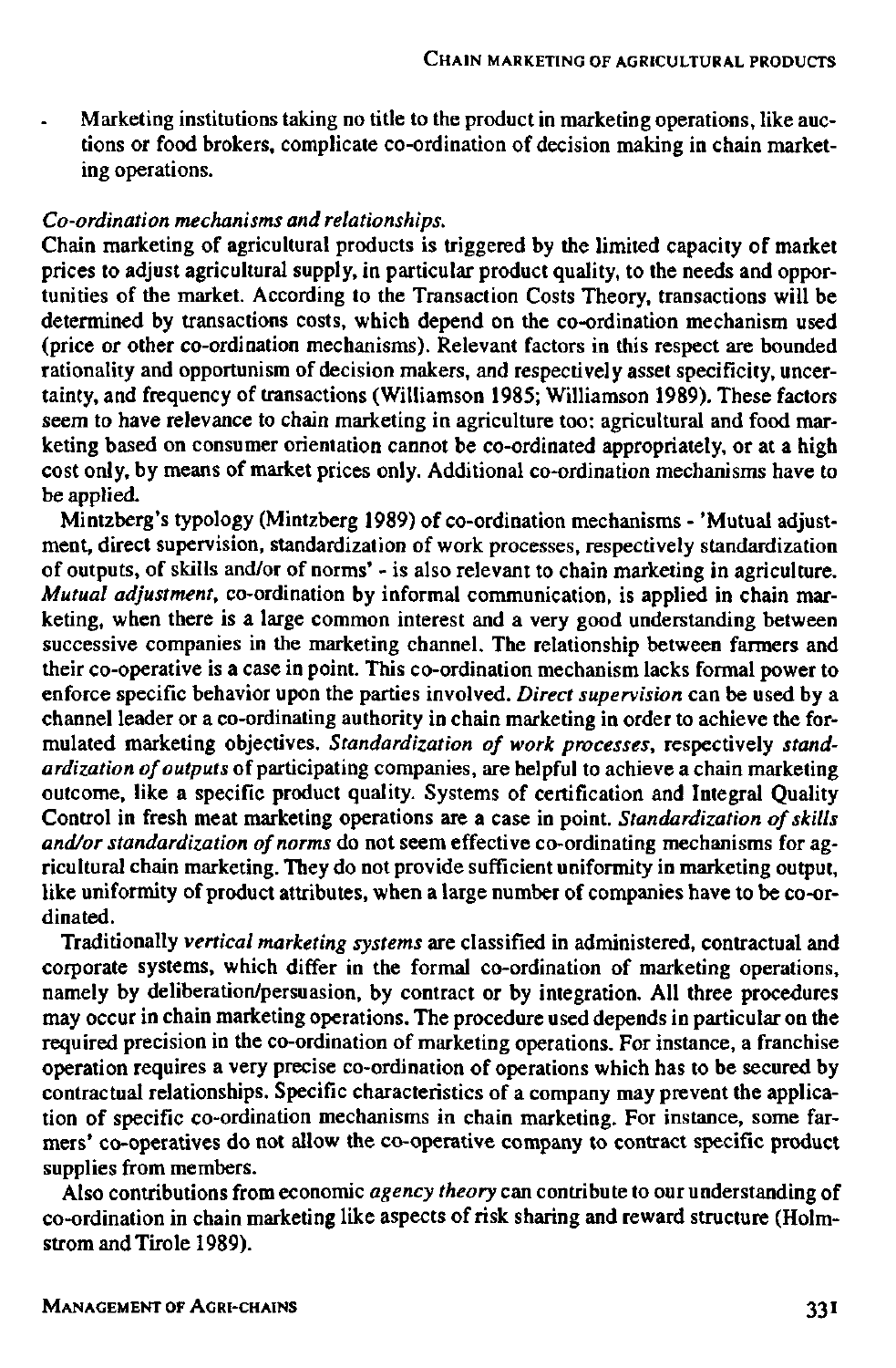| Objectives                            | Turnover/profit                                 |
|---------------------------------------|-------------------------------------------------|
| Object                                | Product (basic/augmented)                       |
|                                       | Information                                     |
|                                       | Property-right                                  |
| <b>Functions</b>                      | Functions to realize a specific marketing mix   |
|                                       | <b>Exchange functions</b>                       |
|                                       | Physical functions                              |
|                                       | <b>Facilitating functions</b>                   |
| Institutions                          | Relative size of successive institutions        |
|                                       | Degree of specialization                        |
|                                       | Number of successive companies                  |
|                                       | Taking title to the product?                    |
| Co-ordination mechanism/relationships | <b>Transaction Cost Theory</b>                  |
|                                       | Mintzberg's typology of co-ordinated mechanisms |
|                                       | Vertical Marketing Systems                      |
|                                       | Agency Theory                                   |

*Table 1 Summary of basic elements of chain marketing* 

The basic elements, discussed in this section, are summarized in table **1.** 

# **The impact of the environment of agricultural marketing channels on chain marketing**

# *The environment of agricultural marketing channels*

Environmental changes influence agricultural marketing processes. The emergence of chain marketing in the food marketing channel is a response to these changes in the environment. The marketing environment consists of the actors and forces that affect the ability to develop and maintain successful transactions and relationships with target customers (Kotier 1991, p. 129). The environment of a chain marketing program is a relative concept in so far it depends upon the number of successive companies in the channel which participate in a specific chain marketing program.

Four sectors can be distinguished in the environment of a chain marketing program (Achrol, Reve and Stern 1983, p. 58):

- The *input sector,* which consists of all direct and indirect suppliers to the chain marketing operators.
- The *output sector,* which consists of all direct and indirect customers of the chain marketing operators.
- The *competitive sector,* which consists of the actual and potential competitors of the chain marketing operators.
- The *regulatory sector,which* consists of regulatory groups, including governmental agencies, trade associations, interest organizations, and ad hoc groups.

# *Major changes in the environment of agricultural marketing channels relevant to chain marketing*

*Changes in the input sector.* Technological progress has been important in the input sector. Output per farm has increased dramatically due to a continuous 'technical push', the development of new breeds, machinery and production methods. Machinery is substitut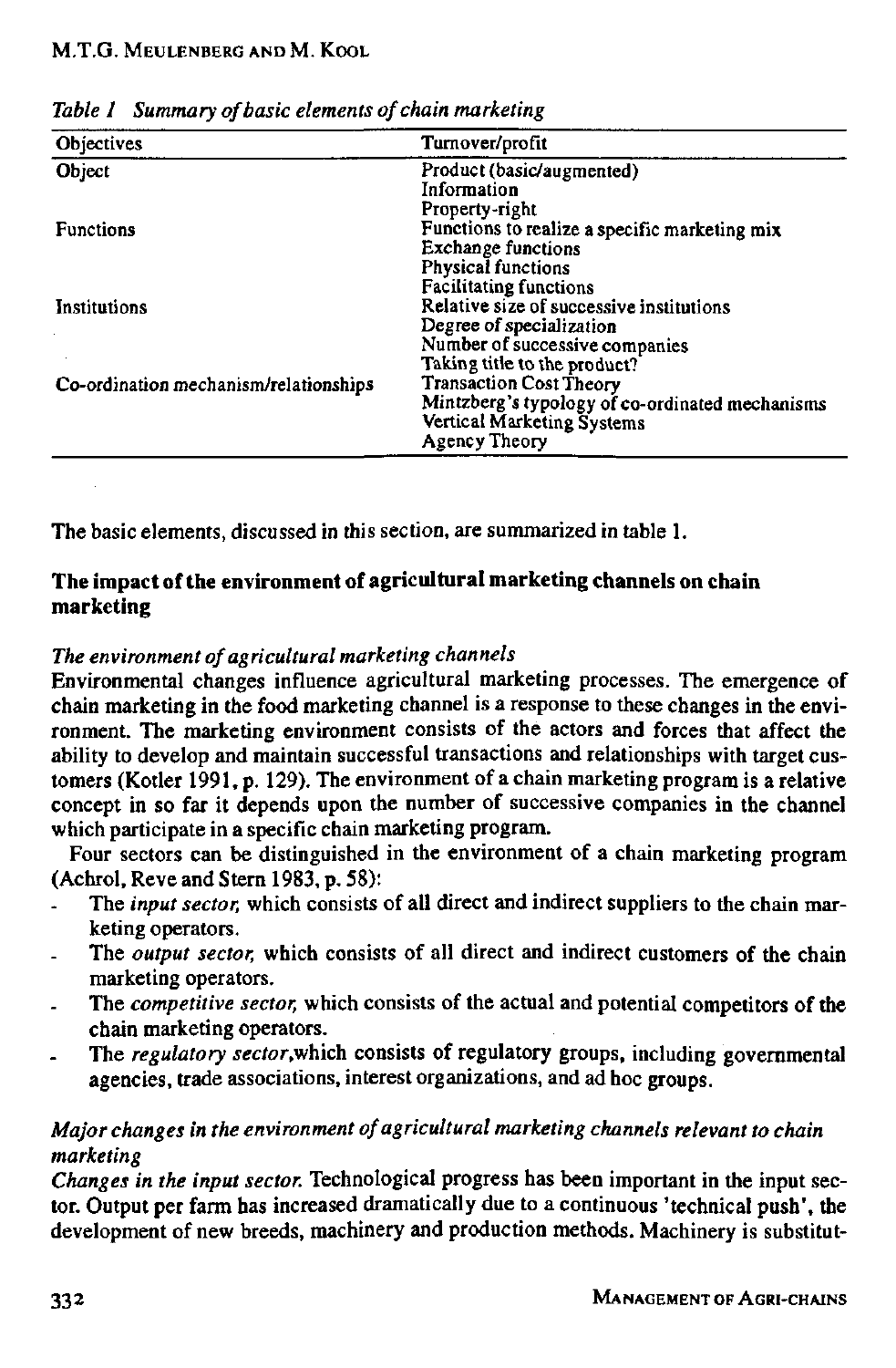ing labour and the use of various inputs (e.g. chemicals, mixed feed, fertilizer) is intensified. Recently technological progress, relatively speaking, has become more focused on the improvement of product quality.

Technological progress and the development of new breeds and varieties have creased agricultural production potential. In this way they have created the threat production, but they offer also opportunities for developing markets for new pr Chain marketing can be useful to manage adequate marketing programs for that purpose.

*Changes in the output sector.* During the last decades, the demand for food products has changed dramatically. These changes run parallel to the need hierarchy by M (1954), which suggests that needs will be satisfied in a hierarchical order start physiological needs and ending up with satisfying the needs for self actualizatio affluent Western societies, food supply is abundant and consumers are in a positiisfy high order needs, related to human interaction and self actualization. The  $\vec{n}$ capita disposable income creates a consumer having a substantial discretionary i and being able to choose from a great number of alternatives. Quality, variety, o ence, service, consciousness with respect to environment and animal welfare become relevant choice criteria to consumers. This is all the more important sin demand, in terms of volume, is increasing slowly.

The other important development in food markets is the concentration in retailing. In various western countries, four or less retail chains command more than 50 % of the food retail market. These retail chains have their own marketing policies, require a high service, in particular logistical service, from suppliers and have a strong bargaining position. vis-à-vis food suppliers. This bargaining position is strengthened yet by the development of international alliances of retail chains which centralize purchasing of various pr Clearly, these developments have a strong impact on agricultural and food marketing and for that reason on the need for chain marketing.

*Changes in the competitive sector.* Companies in agricultural and food marketing are confronted with an open EC market. The latest developments in CAP and in GATT tions, suggest that agriculture will have to live in a more competitive world with protection. Also internationalization of agribusiness will increase. The stagnating demand is enforcing competition. Also product substitutes, like milk products basis of soybean and artificial sweeteners as a substitute for sugar, stimulate com in Western food markets. These developments together stimulate concerted action mers and agribusiness to face competition. Chain marketing is an important issu respect.

*Changes in the regulatory sector.* The CAP is an important factor in the markets ous agricultural products. The reforms of the CAP have on the one hand freed from some price protection, but have on the other hand introduced additional reg measures, like milk quota and set aside programs. In addition to CAP regulations, ture and agribusiness are confronted with an increasing number of environmental tions, which put preconditions to production and marketing of agricultural an products. But on the other hand these regulations stimulate the development of  $n$ ket segments, focusing on environmentally friendly products. In particular, the latter mar-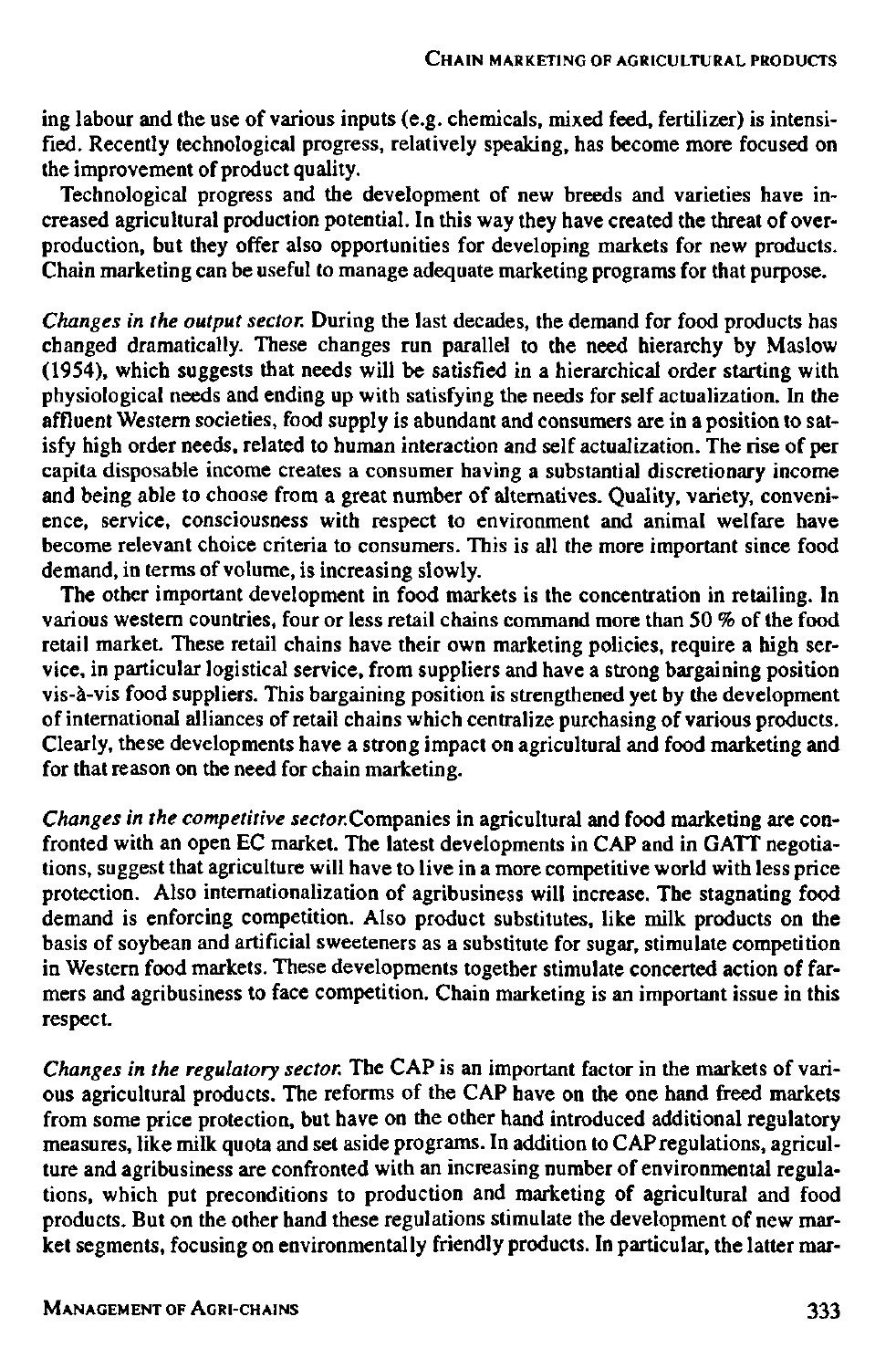# M.T.G. MEULENBERG AND M. KOOL

keting propositions require a good co-ordination of production and marketing through the marketing channel of the respective products.

# Implications for chain marketing of agricultural products

As a consequence of the changes in the environment mentioned above, agricultural marketing channels are offering their products in very competitive markets. The success of these channels will be determined by the competitive advantage over its rivals. In such a situation, a co-ordinated marketing operation is needed in order to gain competitive advantage. Therefore, chain marketing probably is becoming more relevant to the marketing of food and agricultural products. In order to derive more support for this thesis, we will develop a number of general hypotheses about agricultural chain marketing - partly based on elements of section three -, and use these hypotheses to evaluate the future of chain marketing.

 $H_1$  A market driven type of agriculture will be more inclined to chain marketing than a *production driven type of agriculture.* 

Market orientation of agriculture implies that the agricultural marketing mix, in particular the product benefits, fit to the needs and wants of the market. It requires a coordination of marketing functions, performed by companies in different stages of the marketing channel.

A production driven channel is trying to find the best outlet for a given production and as such does not start with specifying product attributes to the needs and wants of the market.

In fact, it has been argued in the foregoing part of this section that consumer demand is stagnating and that food consumers are becoming more quality-conscious and environmentally conscious. Also food retail chains have specific requirements with respect to product and service. These developments towards the need for market orientation in combination with H<sub>1</sub> suggest that chain marketing is becoming more relevant to agricultural marketing in Western countries.

*H2 Chain marketing will become more important in agricultural marketing when marketing strategies of 'focus'and 'differentiation'become more important. Whenfocusing* on specific needs and *differentiation* vis-à-vis competitive supply are becoming more important in agricultural marketing, product characteristics, both of the core product and of the augmented product, will have to be better specified and standardized. It requires close co-ordination of marketing activities through the marketing channel.

In fact environmental changes, in particular with respect to consumer behavior and food retail policies, require strategic policies of focus and differentiation by agriculture and agribusiness. Amongst others this happens to be the case with fresh produce, fresh meat and dairy products. Combining these market developments with  $H_2$  it seems probable that chain marketing will become of increasing importance in western agricultural marketing channels.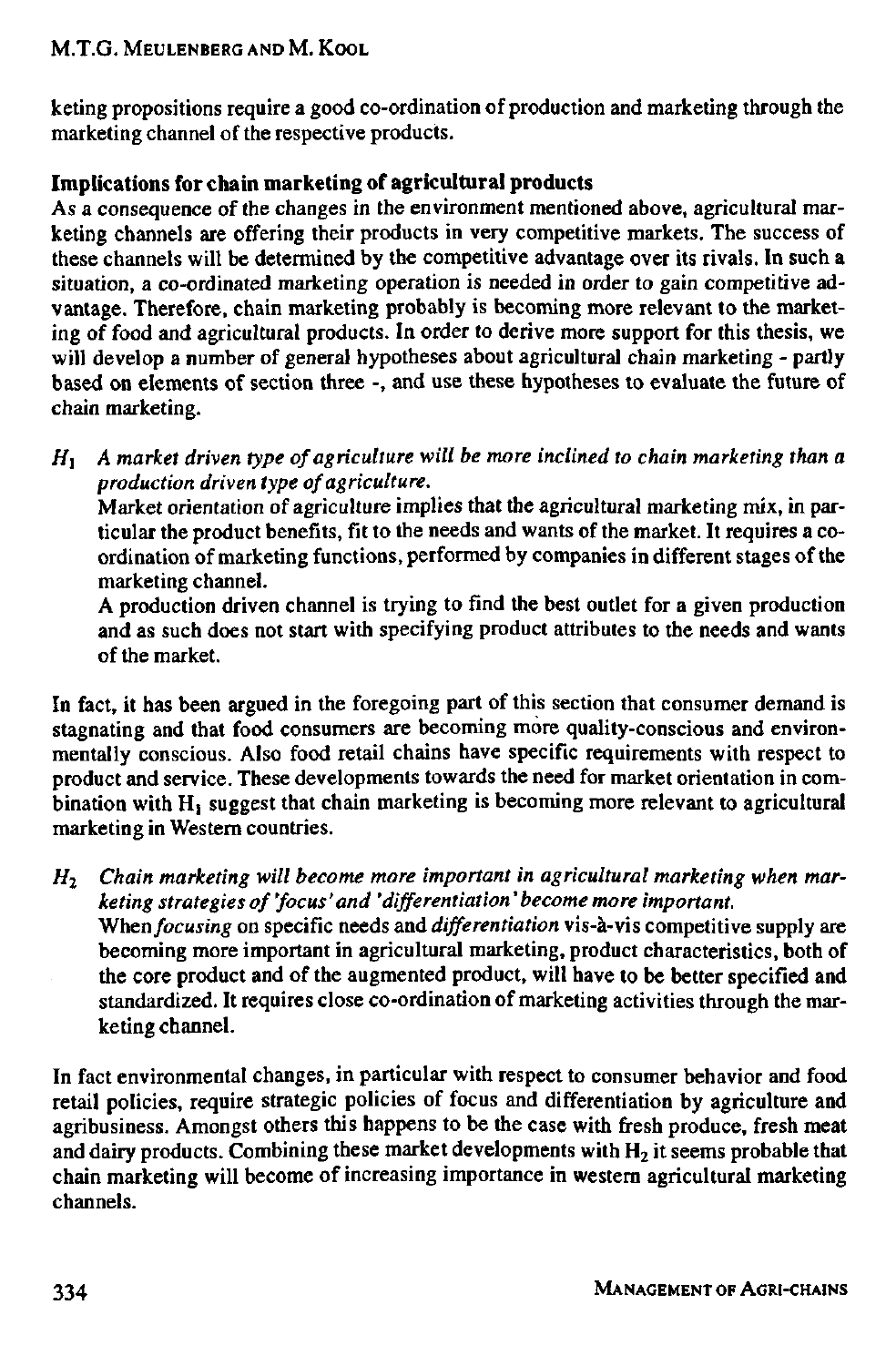*H3 Specialization by companies in the marketing channel advances chain marketing in order to fit the activities of successive companies to the specified marketing outcome ( marketing mix ) and in order to spread marketing risks over the companies of the marketing channel.* 

When specialization is profitable both to lower costs and to improve product quality, co-ordination of marketing in the channel will be necessary to avoid the costs and risks which result from a lack of marketing co-ordination.

In fact, farmers have specialized to a large extent in western agriculture and have become more dependent on the market of a specific product. This may have made them more inclined to participate in chain marketing according to H3. However food industries and food retail chains have diversified their product assortment and marketing operations. So not all companies in the marketing channel are stimulated to engage in a chain marketing operation because of the 'specialization' argument.

*H4 Companies in the marketing channel are more inclined to chain marketing when marketing decisions of channel members are more interrelated*  When channel members themselves are able to correct weak features of their input from preceding companies, they might prefer to stay free and profit from opportunities in the market, e.g. the marketing channel of commodities, like wheat. However when input from preceding channel members should fit precisely, the reverse is true, e.g. brand operations for fresh meat or for fresh horticultural products.

Actual marketing policies of more added value and product differentiation in agricultural markets increase the interrelationship between activities and decisions by companies in different stages of the marketing channel.

*Hi There is a 'Life Cycle' pattern in the co-ordination mechanisms of chain marketing. Coercive co-ordination mechanisms will gradually be substituted by non-coercive mechanisms.* 

Gradually participants in chain marketing get used to standardize marketing and production operations in agreement with the co-ordinating specifications. Consequently, the need for co-ordination by strict procedures, like contracts and vertical integration, will gradually diminish.

At present, heterogeneity of products and marketing services seems so large yet in many sectors of agriculture, that weak co-ordination mechanisms are insufficient for a smooth and effective chain marketing operation. In some sectors, like egg production in the Netherlands, the latest stages of the life cycle in chain marketing may have arrived already.

*H6 Concentration in food retailing and food processing diminishes the need for using contracts as a co-ordination procedure and favours co-ordination by adjustment in chain marketing.* 

Large companies do business by joint planning and deliberation, which will lead to a well prepared action program. In view of the interest at stake, both parties will com-